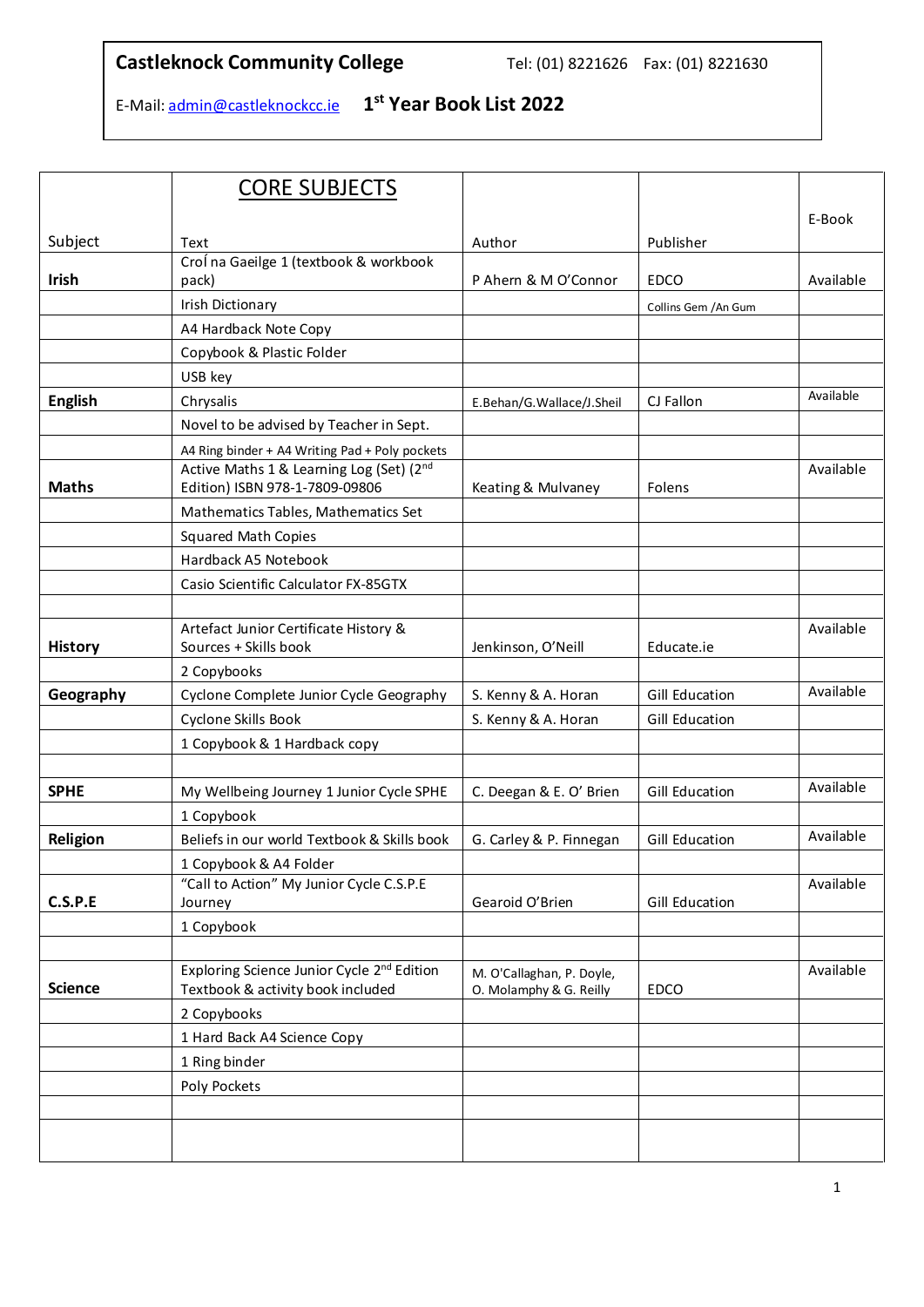|                                     | <b>LANGUAGES</b>                                                                 |                                         |                                        |           |
|-------------------------------------|----------------------------------------------------------------------------------|-----------------------------------------|----------------------------------------|-----------|
|                                     | Allons-y 1 2 <sup>nd</sup> edition (Textbook/Portfolio                           |                                         |                                        |           |
| French                              | & vocab book package)                                                            | L. Bergin & L. Fogarty                  | Educate.ie                             | Available |
|                                     | French Dictionary<br>1 Copybook & 1 A4 Hardback + USB key for                    | <b>Chambers Harrap/Collins</b>          |                                        |           |
|                                     | Projects/CBAs/Homework                                                           |                                         |                                        |           |
|                                     | ¿Que Pasa? 1 & Diario de Aprendizaje (2nd                                        |                                         |                                        | Available |
| <b>Spanish</b>                      | Edition)                                                                         | Maria Fenton                            | <b>EDCO</b>                            |           |
|                                     | Spanish Dictionary                                                               |                                         | Collins/ Gem                           |           |
|                                     | A4 Hardback Copy & 1 Copybook                                                    |                                         |                                        |           |
|                                     | Large Plastic Zip Folder                                                         |                                         |                                        |           |
|                                     | A4 Folder + Poly pockets                                                         |                                         |                                        |           |
| German                              | Alles Klar                                                                       | D. Webb                                 | Educate.ie                             | Available |
|                                     | German Dictionary                                                                | Any school edition                      |                                        |           |
|                                     | 2 Copybooks                                                                      |                                         |                                        |           |
|                                     | <b>OPTIONS</b>                                                                   |                                         |                                        |           |
|                                     | Network 2 <sup>nd</sup> Edition 2020                                             |                                         |                                        |           |
| <b>Business St.</b>                 | (Workbook included)                                                              | R. Mallon                               | Educate.ie                             | Available |
|                                     | 1 Copybook                                                                       |                                         |                                        |           |
| <b>Music</b>                        | Maestro (Junior Cycle Music)                                                     | Nathan Barrett                          | Educate.ie                             | Available |
|                                     | Concert Ukulele (Polycarbonate)                                                  |                                         | Blanchardstown School of<br>Music Shop |           |
|                                     | A4 Manuscript                                                                    |                                         |                                        |           |
|                                     | Copybook, A4 Folder & Poly pockets                                               |                                         |                                        |           |
|                                     | Art Pack €45.00 Available from teacher                                           |                                         |                                        |           |
| <b>Visual Art</b>                   | (Payable in August - Online)                                                     |                                         |                                        |           |
|                                     | Art Odyssey: A Junior Cycle Visual Art<br>Sketchpad (To be retained from 1st-3rd | G. McKeever,<br>N. McDonagh Cunningham, |                                        |           |
|                                     | year)                                                                            | C. Kavanagh                             | Gill Education                         |           |
| Wood                                | Design in Wood Textbook Package                                                  |                                         |                                        |           |
| <b>Technology</b>                   | (Textbook, Workbook & Logbook)                                                   | Dermot Gannon                           | Educate.ie                             |           |
|                                     | A4 Manuscript (Hardback) (code ASE4)                                             |                                         | Easons                                 |           |
|                                     | A4 80 Pocket folder                                                              |                                         |                                        |           |
|                                     | Set of Good Quality Colouring Pencils                                            |                                         |                                        |           |
| <b>Applied</b><br><b>Technology</b> | Applied Technology for Junior Certificate                                        | P Enright                               | Golden Key                             |           |
|                                     | Set of Good Quality Colouring Pencils                                            |                                         |                                        |           |
|                                     | A4 Manuscript Hardback (Code ASE4)                                               |                                         | Easons                                 |           |
|                                     | A3 Mesh Storage Wallet                                                           |                                         |                                        |           |
| <b>Engineering</b>                  | Junior Cycle Engineering                                                         | <b>Brighter Minds</b>                   | www.brighterminds.ie                   |           |
|                                     | A4 Manuscript Hardback (Code ASE4)                                               |                                         | Easons                                 |           |
|                                     | <b>Standard Copy Book</b>                                                        |                                         |                                        |           |
| <b>Junior Cycle</b>                 |                                                                                  |                                         |                                        |           |
| <b>Graphics</b>                     | World of Graphics Junior Cycle Graphics &<br><b>Activity Book</b>                | W Nolan & P. Sugrue                     | Educate.ie                             |           |
|                                     | Drawing Kit: (Setsquares, Compass,                                               |                                         |                                        |           |
|                                     | Protractor, 45Deg, 60Deg, Ruler & 2H & 5H                                        |                                         |                                        |           |
|                                     | HB Pencil)                                                                       |                                         | Easons                                 |           |